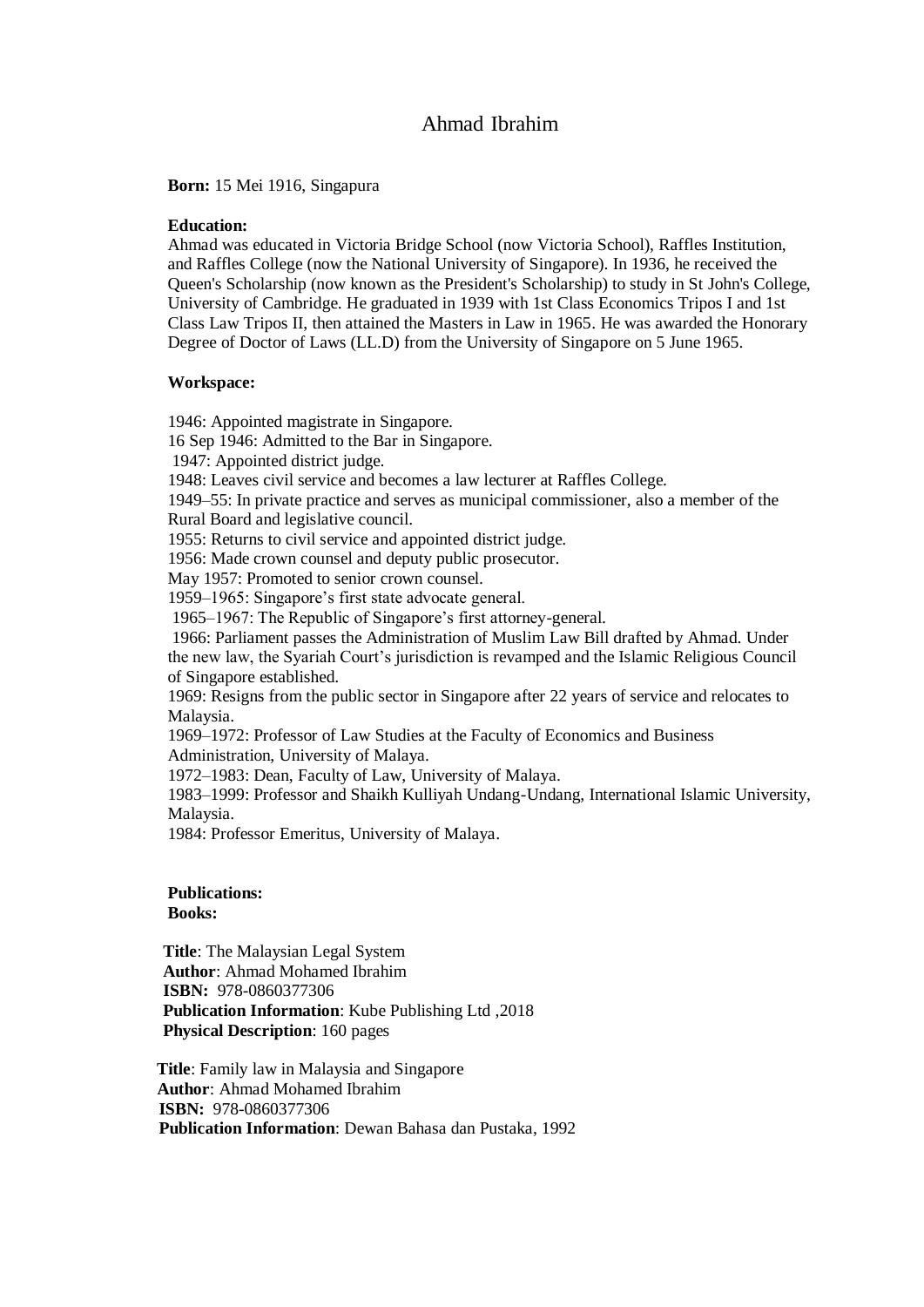**Title**: Towards a history of law in Malaysia **Author**: Ahmad Mohamed Ibrahim  **ISBN:** 978-0860377306 **Publication Information**: Kube Publishing Ltd ,1971 **Physical Description**: 160 pages

**Title**: Legal Education in Malaysia **Author**: Ahmad Mohamed Ibrahim **Publication Information**: Dewan Bahasa dan Pustaka, 1987 **Physical Description**: 377 pages

- **Title**: Income Tax Case Law of Malaysia **Author**: Ahmad Mohamed Ibrahim  **ISBN:** 978-0860377306 **Publication Information**: Kube Publishing Ltd ,1984 **Physical Description**: 160 pages
- **Title**: Ke arah Islamisasi undang-undang di Malaysia **Author**: Ahmad Mohamed Ibrahim  **ISBN:** 978-0860377306 **Publication Information**: Kube Publishing Ltd ,1988
- **Title**: The Malaysian Legal System **Author**: Ahmad Mohamed Ibrahim  **ISBN:** 978-0860377306 **Publication Information**: Dewan Bahasa dan Pustaka, 1995 **Physical Description**: 160 pages
- **Title**: Fuzzy Logic for Embedded Systems Applications **Author**: Ahmad Mohamed Ibrahim  **ISBN:** 0-7506-7605-1 **Publication Information**: Elsevier Science,2004 **Physical Description**: 289 pages
- **Title**: The Position of Islam in the Constitution of Malaysia **Author**: Ahmad Mohamed Ibrahim  **ISBN:** 978-0860377306 **Publication Information**: Kube Publishing Ltd ,2018 **Physical Description**: 160 pages
- **Title**: The administration of Islamic law in Malaysia **Author**: Ahmad Mohamed Ibrahim  **ISBN:** 9789839099522 **Publication Information**: Institute of Islamic Understanding Malaysia, 2000

**Title**: Readings on Islam in Southeast Asia (Social issues in Southeast Asia) **Author**: Ahmad Mohamed Ibrahim, Siddique Sharon, Hussain Yasmin  **ISBN** : 9789971988043 **Publisher**: Publisher:Ashgate Pub Co, 1987